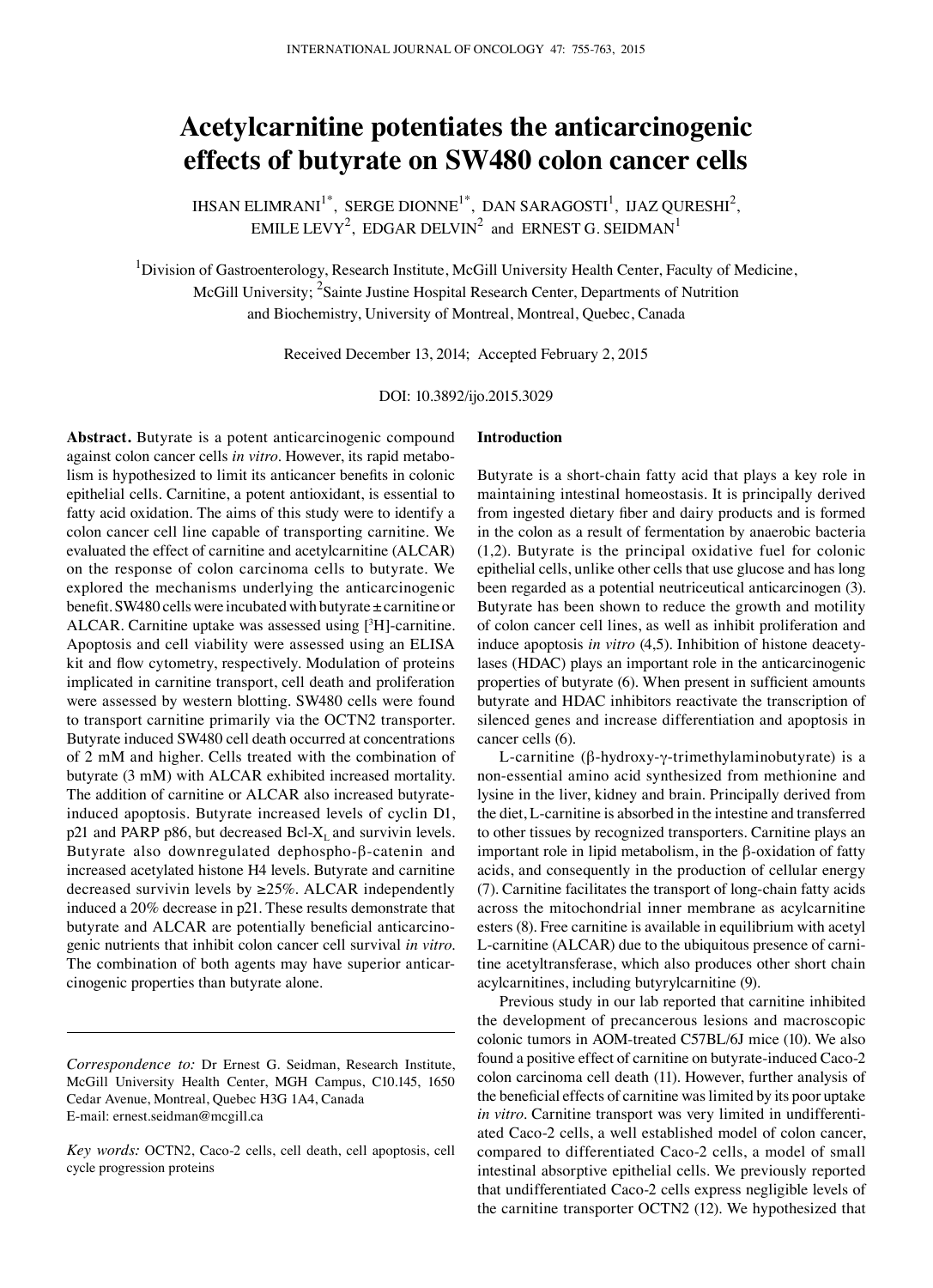using a cell line with more efficient carnitine transport would likely increase the beneficial effects of carnitine and ALCAR alone or in combination with butyrate.

SW480 is a human colon adenocarcinoma cell line that has been used as an *in vitro* model for colorectal cancer to study tumor markers and biochemistry of tumorigenicity (13,14). In this study, we first identified SW480 as a colon cancer cell line with relatively high carnitine uptake. We then determined the effect of carnitine and ALCAR on cancer cell death and apoptosis, and evaluated possible synergism with butyrate. We also investigated the mechanisms underlying the beneficial effects by examining proteins implicated in pathways important for cell proliferation and survival.

## **Materials and methods**

*Cell culture.* SW480 and Caco-2 human colon cancer cell lines were obtained from the American Type Culture Collection (Manassas, VA, USA). SW480 cells were grown in RPMI medium (Gibco-BRL, Grand Island, NY, USA) containing 10% FBS. Caco-2 cells, at passage 17, were grown in MEM supplemented with decomplemented 10% FBS, penicillin/ streptomycin 1%, and DMEM non-essential amino acid solution (all from Gibco-BRL). Both cell lines were grown in 75-cm2 plastic flasks (Corning Glass Works, Corning, NY, USA) and maintained at  $37^{\circ}$ C in a 95% air - 5% CO<sub>2</sub> atmosphere. After confluence (70-90%), cells were split by using 0.05% trypsin (0.5 nM) in EDTA (Gibco-BRL).

*Carnitine uptake in colon cancer cells.* Carnitine uptake studies were carried out according to the method of McCloud *et al* (15), with minor modifications as reported in our previous study (12). SW480 cells (between passages 108-110) were plated (5x10<sup>6</sup>/ well) onto 12-well plates (Corning Glass Works) in RPMI medium containing 5% FBS. Cells were incubated in 1 ml of pre-warmed Krebs-Ringer phosphate buffer (in mM: 123 NaCl, 4.93 KCl,  $1.23 \text{ MgSO}_4$ ,  $0.85 \text{ CaCl}_2$ ,  $5 \text{ glucose}$ ,  $5 \text{ glutamine}$ , and  $20 \text{ NaH}_2\text{PO}_4$ ), at pH 7.4. Methyl-L-[<sup>3</sup>H]-carnitine (Amersham Pharmacia Biotech, Buckinghamshire, UK) was added at a concentration of 50, 100 or 5 mM. After different incubation periods, the medium was aspirated and cells were immediately washed with ice-cold phosphate buffer and digested at 70˚C with 0.5 ml of 1 N NaOH. The reaction was neutralized after 1 h by adding 0.5 ml of 1 N HCl. The cells were then collected, scintillation liquid was added, and radioactivity counted. In other series of experiments, higher concentrations of methyl- $L-[<sup>3</sup>H]$ -carnitine, as well as Na<sup>+</sup>, and Cl<sup>-</sup> dependence of the transport were tested. Furthermore, the effect of the amino acid transporter (ATB<sup>0+</sup>) substrates on carnitine uptake, such as glycine, lysine and tryptophan (500  $\mu$ M and 1 mM), was examined. All the experiments were conducted at 37˚C.

*Effect of inhibitors on carnitine transport by SW480 cells.* For this set of experiments, confluent SW480 were pre-incubated for 30 min with 500  $\mu$ M D-carnitine, pyrilamine, tetraethylammonium bromide (TEA), or valproate. These drugs were all purchased from Sigma (St. Louis, MO, USA).

*Western blot analysis of OCTN2.* Rabbit polyclonal antibodies were raised against a synthetic polypeptide from Research Genetics (Huntsville, AL, USA), 5-QWQIQSQTRMQKDGEE SPT-3, corresponding to amino acids 532-550 of mouse OCTN2 (16). SW480 cells, undifferentiated (subconfluent) and mature (10-15 days post-confluence) were tested. The cells were washed, lysed and sonicated for 20 sec in ice-cold lysis buffer (50 mM Tris, 150 mM NaCl, 10 mM ethylenediaminetetraacetic acid, 1% Triton X-100) containing a mixture of protease inhibitors (Roche Diagnostics, Indianapolis, IN, USA). After determination of protein concentrations using the Micro BCA Protein Assay Reagent kit (Pierce, Rockford, IL, USA), samples were added to sample buffer [4% SDS, 20% glycerol, 200 mM DTT, 120 mM Tris (pH 6.8), and 0.002% bromophenol blue] and denatured in a boiling water bath for 5 min. Samples were then separated by electrophoresis on a 7.5% SDS-PAGE. The proteins were transferred to a polyvinylidene difluoride (PVDF) Immobilon membrane (Millipore, Bedford, MA, USA). The PVDF membrane was then incubated in PBS buffer containing 5% skim milk. Subsequently, the membranes were incubated overnight with OCTN2 polyclonal anti-peptide antibody (12,17), then incubated with a secondary, goat anti-rabbit IgG, horseradish peroxidase-linked whole antibody (Sigma). The membranes were washed and the ELISA substrate added (Boehringer Mannheim, Laval, QC, Canada). Molecular weights were estimated by using pre-stained SDS-PAGE broad-range standards (Bio-Rad, Hercules, CA, USA).

*Cell death and apoptosis detection assays.* SW480 cells were cultured as described above, and once sub-confluence was reached, stimulated with various concentrations of Na-butyrate (2 and 3 mM), alone or combined with carnitine (5 mM) or ALCAR (5 mM) for 48 h. The cells were then stained with propidium iodide (PI) and cell death was verified by flow cytometry (FACScan, Becton-Dickinson, Mississauga, ON, Canada). In parallel, the ApoStrand Enzyme-linked Immunosorbent Assay Apoptosis Detection kit (Biomol Research Laboratories Inc., Plymouth, PA, USA) was employed to quantify the number of apoptotic cells with single-strand DNA breaks.

*Western blot analysis of proteins implicated in cell cycle control and apoptosis.* Western blotting was employed to monitor changes in the levels of acetyl histone H4, p21, dephosphorylated β-catenin, survivin, cyclin D1, PARP p89 and Bcl- $X_L$ . SW480 cells were treated with butyrate (2 and 3 mM) and carnitine (5 mM) or ALCAR (5 mM) for 48 h. Lysates were prepared using an ice-cold lysis buffer containing a mixture of protease inhibitors (as described above). After determination of protein concentrations using the Micro BCA Protein Assay Reagent kit, equivalent samples  $(40 \mu g)$  were resolved using 10 and 15% sodium dodecylsulfate polyacrylamide gel electrophoresis and then transferred to PVDF membrane Immobilon. Membranes were blocked in 5% non-fat milk for 1 h and then incubated with acetyl histone H4 (Upstate Biotechnology Corp., Waltham, MA, USA), dephosphorylated β-catenin (Alexis, San Diego, CA, USA), phosphorylated p65 (Pharmingen, San Diego, CA, USA), p21 (Santa Cruz, CA, USA), survivin (Santa Cruz), cyclin D1 (Santa Cruz), PARP p89 (Santa Cruz), Bcl-X<sub>L</sub> (Santa Cruz), NF-κB (Santa Cruz), and β-actin (Santa Cruz) primary antibodies at 4˚C overnight. After washing with Tris-buffered saline/Tween-20,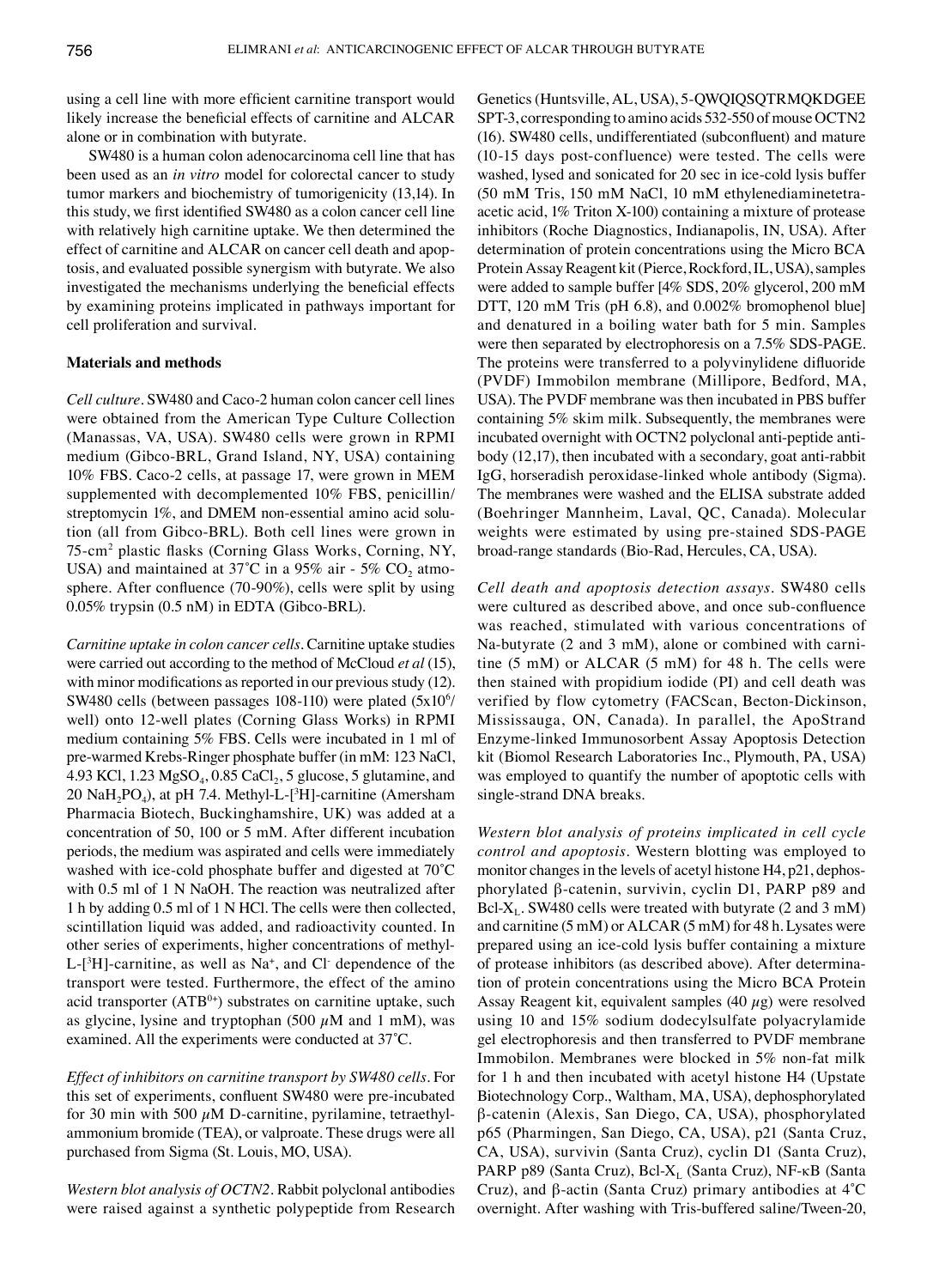

Figure 1. SW480 cell uptake of carnitine. L-[3H]-carnitine uptake was investigated in SW480 as well as in differentiated and non-differentiated Caco-2 cells. Transport occured with 100 nM (A) and 5 mM (B) L-[<sup>3</sup>H]-carnitine. SW480 cell uptake of L-[<sup>3</sup>H]-carnitine was measured as a function of time (C) in Krebs-Ringer phosphate buffer containing varying concentrations of Na<sup>+</sup> and absence of Cl· (D) and in the presence of 500  $\mu$ M and 1 mM of tryptophane, glycine and lysine, as ATB<sup>0+</sup> inhibitors (E). Cells were grown in 75-cm<sup>2</sup> plastic flasks in RPMI (for SW480) or DMEM (for Caco-2) medium supplemented with 10% FBS and they were maintained at 37°C in a 95% air - 5% CO<sub>2</sub> atmosphere. After confluence (70-90%), the SW480 and Caco-2 cells were plated (5x10<sup>5</sup>/well) onto 12-well plates in medium supplemented with 5% FCS. Cells were incubated at 37˚C with Krebs-Ringer phosphate buffer at pH 7.4 in the presence of 50, 100 and 5 mM L- $[^3H]$ -carnitine. Each value represents the mean  $\pm$  SE of three separate experimentations.  $\degree$ p<0.05.  $\degree$ p<0.01.

membranes were incubated with the corresponding peroxidase-conjugated secondary antibody, anti-goat or anti-rabbit immunoglobulin G, for 1 h, and then developed according to the enhanced chemiluminescence system (Supersignal West Dura, Pierce). The levels of these proteins were quantified with

the luminescent image analyzer LAS 4000 (Fuji Film, Tokyo, Japan) and normalized to β-actin.

*Statistical analysis.* The data are presented as mean ± SE. Statistical analysis was performed by GraphPad Prism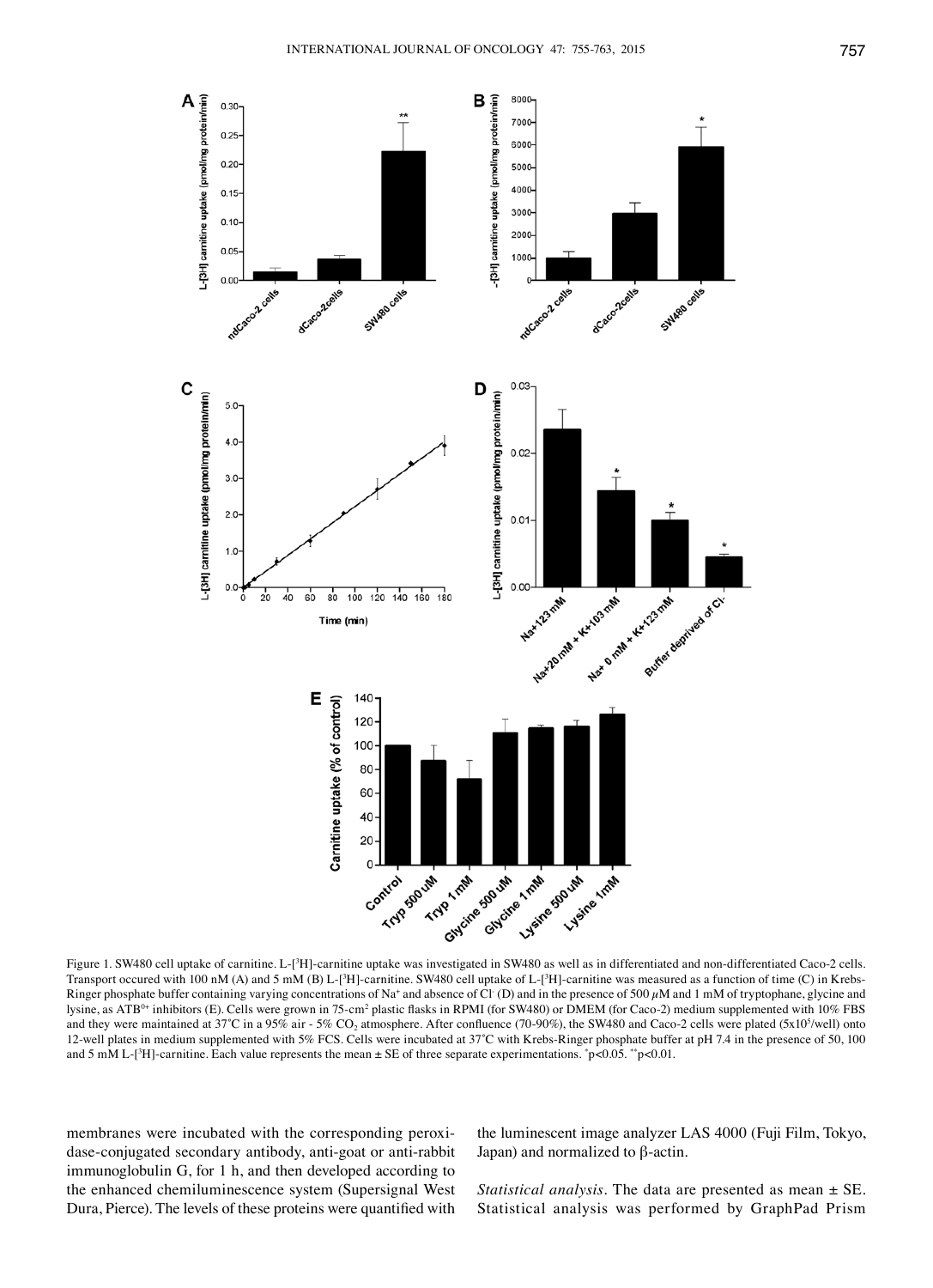

Figure 2. Carnitine transport by SW480 cells. Uptake of 50 nM L-[<sup>3</sup> H]-carnitine was measured at 37˚C for 30 min in Krebs-Ringer phosphate buffer at pH 7.4 in the presence of 500  $\mu$ M of OCTN2 inhibitors: D-carnitine, pyrilamine, TEA and valproate (A), and immunolocalization of OCTN2 by western blotting (B) using specific antibodies. After 70-90% of confluence, cells were maintained at 37°C in a 95% air - 5% CO<sub>2</sub> atmosphere. Cell homogenates were prepared for protein electrophoresis, as described in Materials and methods. After protein migration, blotting and addition of antibodies, the antigen-antibody complexes were revealed by using an enhanced chemiluminescence detection method. Each value represents the mean  $\pm$  SE of three separate experimentations. \*\*p<0.01.

Software (San Diego, CA, USA). One-way ANOVA (Dunnett's multiple comparison test) was used for group analysis. For continuous variables, the Mann-Whitney non-parametric test was employed. A p-value of <0.05 was considered statistically significant.

#### **Results**

*Carnitine uptake in colon cancer cells.* In order to determine whether carnitine enhances the anticancer effect of butyrate in SW480, we first evaluated the capacity of this cell line to transport carnitine; we then determined the transport characteristics of carnitine into SW480 cells.

Carnitine uptake by confluent SW480 cells was compared to that by differentiated and non-differentiated Caco-2 cells. We used a low carnitine concentration as classically employed to carry out transport studies (12-17); higher concentrations were tested as well. After 30-min incubation of 100 nM of L-[3 H]-carnitine, the transport by SW480 cells was 8 and 12 times higher (p<0.01) than that by differentiated and non‑differentiated Caco-2 cells (Fig. 1A). Similarly, after 30-min incubation of 5 mM L- $[3H]$ -carnitine, the transport by SW480 cells was significantly higher (p<0.05) than that by differentiated and non-differentiated Caco-2 cells (Fig. 1B).

The SW480 uptake of  $L$ -[<sup>3</sup>H]-carnitine as a function of time was appreciable and linear with time  $(r=0.97)$ , reaching an equilibrium at  $\sim$ 180 min with 3.91 pmol/mg protein (Fig. 1C). L-[3 H]-carnitine uptake by SW480 cells diminished significantly ( $p<0.05$ ) when the luminal Na<sup>+</sup> concentration was reduced, and inhibited significantly ( $p$ <0.05) when the Na<sup>+</sup> was completely iso-osmotically substituted by K+ , achieved by adding KCl to the transport buffer (Fig. 1D). These results suggest that carnitine transport is Na+ -coupled in SW480.

The ability of SW480 cells to transfer high concentrations of carnitine (5 mM) (Fig. 1B) suggests the potential involvement of another transporter, with lower affinity. To verify whether carnitine is transported by  $ATB^{0,+}$ , a Cl-coupled amino acid transporter, we examined the influence of Clon carnitine uptake. Cl- depleted uptake buffer was used, replacing it with sodium gluconate. Removal of Cl- from the uptake buffer significantly reduced  $(p<0.05)$  the transport of carnitine, illustrating the effect of Cl on this system (Fig. 1D), suggesting a possible role of transport by  $ATB^{0,+}$ . To confirm involvement of  $ATB^{0,+}$ , we investigated the effect of known amino acid substrates of ATB<sup>0,+</sup> on carnitine transport. Neither low (500  $\mu$ M) nor high concentrations (1 mM) of tryptophan, glycine or lysine significantly inhibited carnitine transport in SW480 cells (Fig. 1E). Taken together, these results suggest that there is a lack of involvement of  $ATB<sup>0,+</sup>$  in this transport system.

We then performed kinetic studies to determine the  $K<sub>m</sub>$ value for carnitine. At 50 nM L-[<sup>3</sup>H]-carnitine, uptake appears to be mediated by a membrane transporter with a high affinity for carnitine ( $K_m \sim 4.3 \mu M$ ). This value, in the same range as the reported  $K<sub>m</sub>$  of OCTN2 (18), further supports the involvement of this transporter in carnitine uptake of by SW480 cells. An Eadie-Hofstee plot was then examined and the curve was compatible with a model involving 2 transporters (results not shown). At higher concentrations of carnitine, the  $K_m$  value was  $\sim$ 0.7 mM, suggesting that carnitine was also transported by a low affinity transporter.

*Effect of inhibitors on carnitine transport by SW480 cells.*  The ability of specific drugs, known to interact with OCTN2, to inhibit carnitine transport was then investigated (Fig. 2A). D-carnitine, pyrilamine, TEA, and valproate all inhibited carnitine transport by SW480 cells (inhibition 40-80%).

*Western blot analysis of OCTN2.* The next step was to confirm the role of OCTN2 in carnitine uptake by western blot analysis. Cell lysates were probed using polyclonal antibodies. Western blot analysis revealed a protein with an apparent molecular weight of 67 kDa labeled by the mouse OCTN2-specific antibody in SW480 cells and in differentiated Caco-2 cells.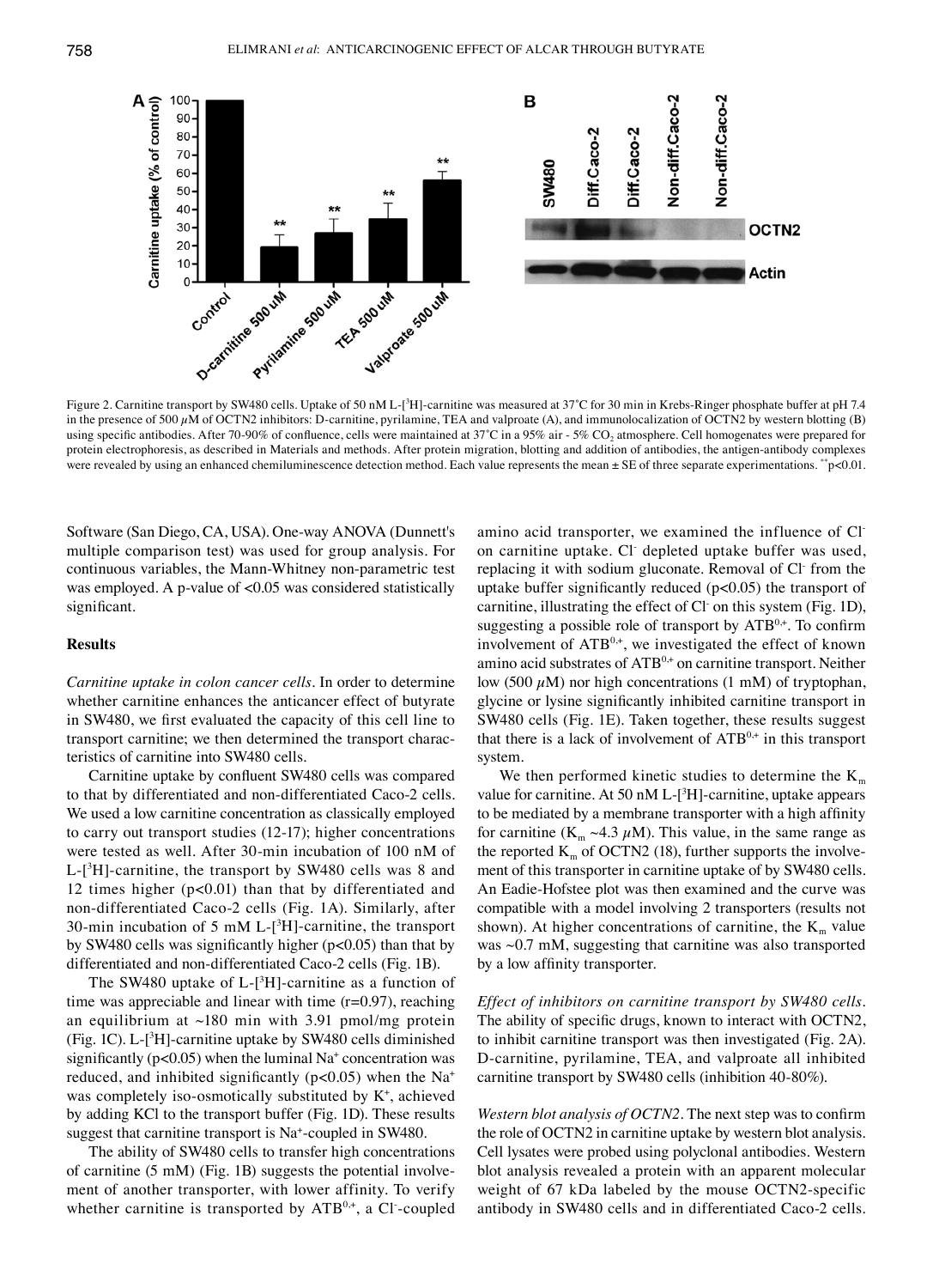

Figure 3. Effect of butyrate, carnitine and ALCAR on SW480 cell death (A) and apoptosis (B). Confluent SW480 were stimulated in the absence (control) or presence of butyrate (2 and 3 mM), carnitine (5 mM), ALCAR (5 mM) or butyrate in combination with carnitine or ALCAR, for 48 h. Cell death was quantified by flow cytometric assay using propidium iodide uptake. For apoptosis, cells were fixed in cold methanol and cleaved cytokeratin 18 was labeled by successive incubations with M30 CytoDEATH antibody and anti-mouse-Ig-fluorescein antibody. Fluorescent cleaved cytokeratin was monitored by flow cytometry. Results are expressed as percentage of cell death and values represent mean ± SE for six experiments, each in duplicate. \* p<0.05 or \*\*p<0.01 vs control and # p<0.05 vs butyrate alone.



Figure 4. Effect of butyrate, carnitine and ALCAR on histone H4 acetylation (A) and p21 expression (B). After 48-h incubation in the absence or presence of butyrate, carnitine or ALCAR, SW480 cell lysates were analyzed by western blotting for histone H4 acetylation and p21 protein, then developed according to the enhanced chemiluminescence system. Each column is the mean  $\pm$  SE of three experiments. \*p<0.05 or \*\*p<0.01 vs control and \*p<0.05 vs butyrate alone.

No bands were detected in non-differentiated Caco-2 cells (Fig. 2B).

*Cell death and apoptosis.* The effects of butyrate (2 or 3 mM) alone or combined with carnitine (5 mM) or ALCAR (5 mM) on SW480 cell death were examined after 48 h of incubation. SW480 colon cancer cell death was significantly increased by 2 and 3 mM butyrate alone ( $p<0.01$ ,  $p<0.05$ ), as well as by ALCAR alone (p<0.05). The carnitine ester ALCAR potentiated the effects of butyrate, as cell mortality increased  $(p<0.05)$ . However, addition of carnitine did not have a significant effect on SW480 cell death (Fig. 3A).

The results in Fig. 3A show that butyrate alone (2-3 mM) increased apoptosis fourfold after 48 h, while carnitine and ALCAR alone (5 mM) had no effect. The combination of butyrate and carnitine or ALCAR slightly induced apoptotic effect after 48 h, but the difference was not statistically different when compared to butyrate alone (Fig. 3B).

*Western blot analysis of proteins implicated in cell cycle control and apoptosis.* To verify the mechanisms of the action of ALCAR on SW480 cells, changes in proteins implicated in cell cycle progression, apoptosis, as well as acetylation of histone proteins were measured. Butyrate alone induced significant changes in all the proteins studied, while carnitine and ALCAR had no significant effect.

Most colorectal cancers have mutations of the APC gene, allowing nuclear translocation of dephosphorylated β-catenin and upregulation of target genes, such as survivin and cyclin D1.

Butyrate alone downregulated dephospho-β-catenin and increased acetylated histone H4 levels (2.6-fold, p<0.01).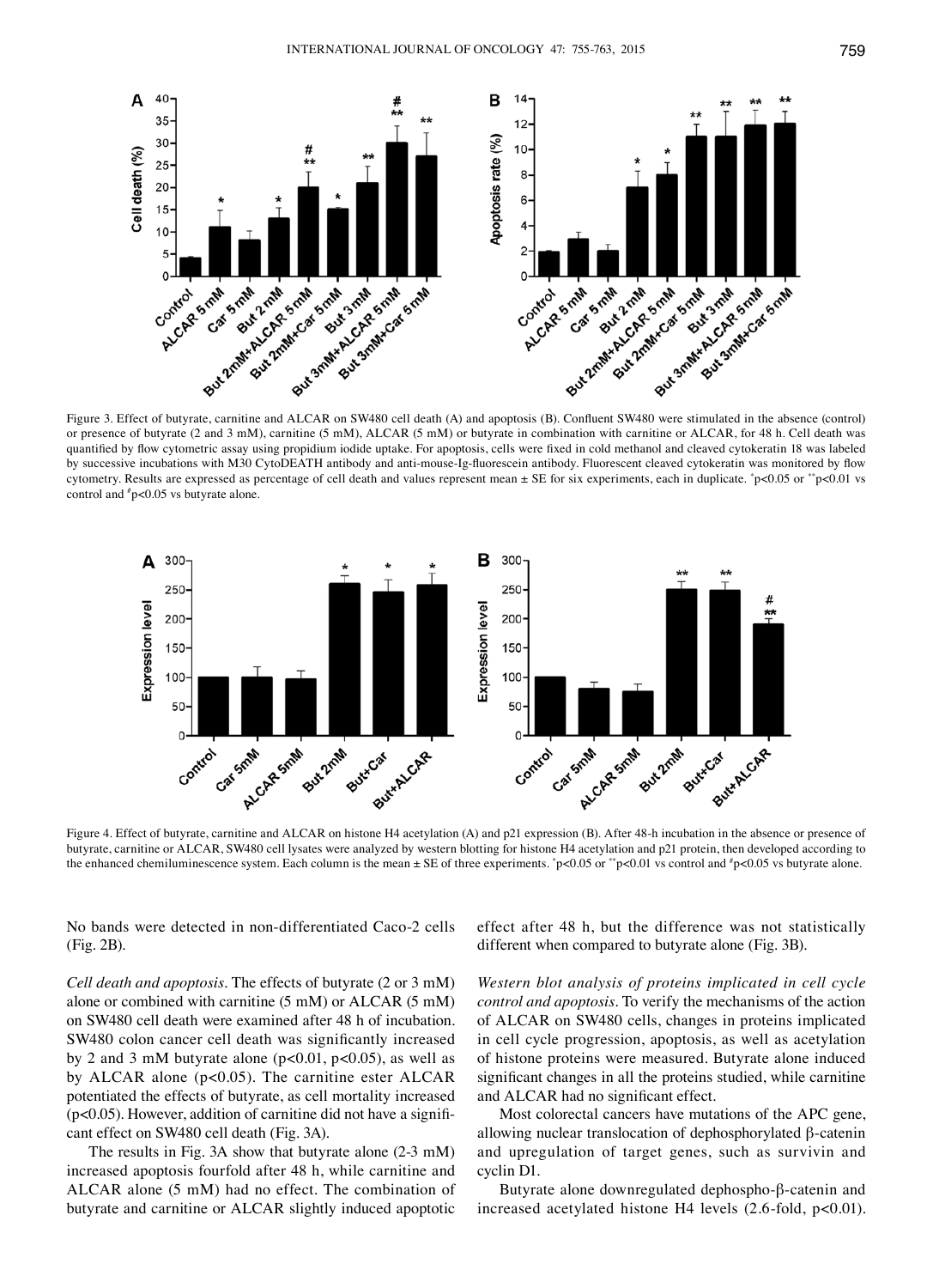

Figure 5. Effect of butyrate, carnitine and ALCAR on dephosphorylated β-catenin (A) and its target genes, survivin (B) and cyclin (C). After 48-h incubation in the absence or presence of butyrate (2 mM), carnitine or ALCAR (5 mM), SW480 cell lysates were analyzed by western blotting for dephosphorylated β-catenin, survivin and cyclin proteins, then developed according to the enhanced chemiluminescence system. Each column is the mean  $\pm$  SE of three experiments.  $\degree$  p<0.05 vs control.

When it was combined with carnitine or ALCAR, the levels of these proteins were not affected (Figs. 4A and 5A). ALCAR alone induced a  $20\%$  decrease in p21 (p<0.05; Fig. 4B). At butyrate concentrations of 2 mM, carnitine consistently decreased survivin levels (Fig. 5C). No change was observed in cyclin D1 levels (Fig. 5B).

During apoptosis, caspases cleave poly(ADP-ribose) polymerase (PARP). Butyrate increased the level of cleaved PARP (5.9-fold), whereas it was not observed in response to carnitine or ALCAR (Fig. 6A).

## **Discussion**

Free carnitine, ALCAR and others carnitine acyl esters offer protection from oxidative damage (19-21) by acetylating membrane proteins (22), removing long-chain acyl CoAs from cell membranes (23) and by scavenging free radicals (24). Recent studies investigated by Huang *et al*, have shown that carnitine inhibits cancer cell growth *in vivo* and *in vitro* by increasing histone acetylation, inducing accumulation of acetylated histones and by directly inhibiting HDAC I/II activities (25). ALCAR, sharing many of the same beneficial properties as carnitine, is considered to be more advantageous as a nutriceutical to enhance the effects of chemotherapy (26). ALCAR provides a source of acetyl groups that could be used for the acetylation of proteins involved in cellular response. Studies have shown that acetyl-L-carnitine has free radical scavenging activity protecting against hydroxyl free radicals, inhibits oxidant-induced DNA single-strand breaks and acts as a histone hyperacetylating agent (27-32). A study by Pisano *et al* (33) reported significant anti-metastatic activity of ALCAR in wild-type p53 tumors and a significant synergistic effect with a histone deacetylase inhibitor.

We previously reported that carnitine has a beneficial impact on butyrate induced colon cancer cell death in Caco-2 cells (5,11). The mechanisms by which carnitine modulates butyrateinduced cancer cell death have not been elucidated. One hypothesis is that carnitine may affect butyrate availability and metabolism in colon cancer cells. In the course of our experiments, we noted that carnitine transport was limited in Caco-2 cells, a cell line that express negligible levels of OCTN2, a key carnitine transporter (12). One of the first aims of the present study was to identify a human colon cancer cell line with more efficient carnitine transport, in order to determine if the beneficial effects of carnitine and ALCAR would be increased.

We identified SW480 cells as a colon cancer cell line with high carnitine uptake (Fig. 1A-C) and express OCTN2 (Fig. 2B). Carnitine transport was significantly reduced ( $p<0.05$ ) when the luminal Na<sub>+</sub> concentration was reduced or depleted by substituting KCl for NaCl (Fig. 1D). Uptake was also inhibited significantly (p<0.05) in Cl- -depleted buffer (Fig. 1D). These results are consistent with Na+-dependent carrier-mediated system for L-carnitine in SW480 cells.

At low carnitine concentrations typically used to study transport, [3 H]-carnitine uptake by SW480 cells was 8 and 12 times higher than that in differentiated and non-differentiated Caco-2 cells, respectively (Fig. 1A-C). These differences were attenuated at higher concentrations. At a carnitine concentration of 5 mM, uptake by SW480 cells was 6 times higher than that by non-differentiated Caco-2 cells (Fig. 1A and B). At 50 nM concentration, carnitine transport appeared to be mediated by a high affinity membrane transporter with a K<sub>m</sub>  $\sim$ 4.3  $\mu$ M. This in the same range as that reported for OCTN2 (18). Furthermore, carnitine transport by SW480 cells was found to be Na+-dependent (Fig. 1D). We also examined the effect of D-carnitine and certain cationic drugs known to inhibit L-carnitine transport by OCTN2 (12,34,35). Pyrilamine, TEA and valproate, competitively inhibit carnitine transport (Fig. 2A).

Western blot experiments using an OCTN2-specific antibody confirmed the presence of OCTN2 in SW480 cells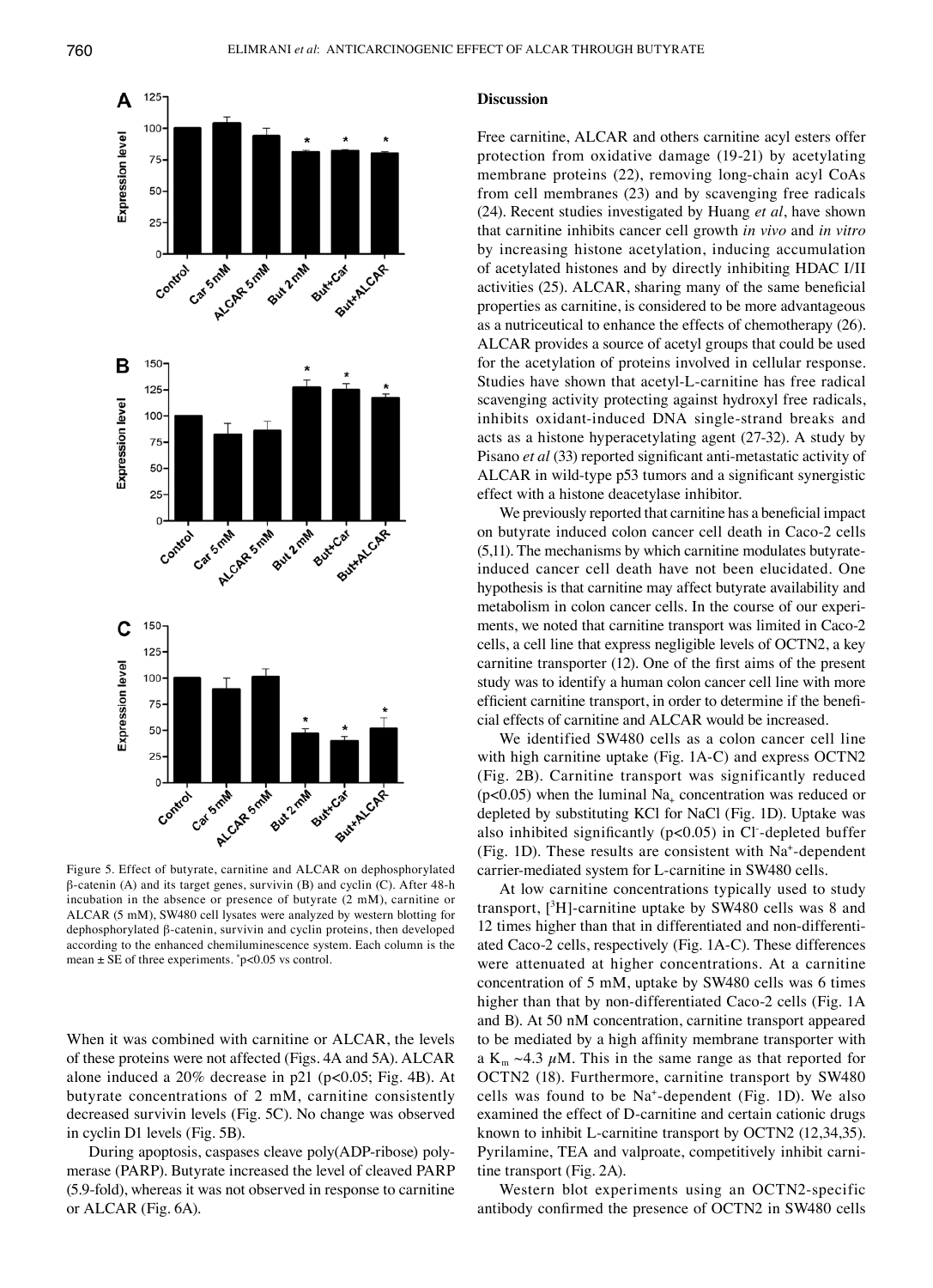

Figure 6. Western blot analysis of SW480 cell lysates for PARP (A) and for the anti-apoptotic protein BCL-X<sub>L</sub> (B). Cells were pretreated 48 h with or without butyrate (2 and 3 mM), carnitine or ALCAR (5 mM). After treatment, cell lysates were prepared and levels of the protein expression of PARP and BCL-X<sub>1</sub> were analyzed by western blotting. Each column is the mean  $\pm$  SE of three experiments.  $\degree$  p<0.05 vs control.

(Fig. 2B). The molecular size of the detected band is close to the estimated size (63 kDa) of OCTN2 (12,17,36). As we reported previously (11), differentiated Caco-2 cells (a model of small intestinal absorptive cells) express OCTN2 (Fig. 2B), whereas non-differentiated Caco-2 cells do not, in keeping with the absence of transport of L-carnitine in malignant Caco-2 cells. Recent studies (30,37,38) have shown that OCTN2 is also involved in the transport of ALCAR. This suggests that ALCAR uptake by SW480 will potentially enhance the synergistic effect of butyrate on these cancer cells.

An Eadie-Hofstee plot was compatible with a model involving 2 transporters in SW480 cells. At higher doses, carnitine was transported by a low affinity  $(\sim 0.7 \text{ mM})$  transporter. Uptake at 5 mM carnitine was also Na<sup>+</sup>-dependent; as well as Cl-dependent, implicating the  $ATB^{0,+}$  transporter (39,40). At low concentration, carnitine transport in SW480 cells was not inhibited by tryptophane, glycine or lysine, amino acid substrates of  $ATB^{0,+}$ . Studies at high concentration were physiologically irrelevant due to the high concentrations (>100-fold excess) required to inhibit carnitine transport. There are no suitable commercially available antibodies specific for ATB<sup>0,+</sup> to carry out western blot analyses. SW480 cells were found to express low levels of  $ATB^{0,+}$  by RT-PCR (41). Nevertheless, the transport characteristics observed are not sufficient to eliminate members of the OCTN family, and identify  $ATB^{0,+}$  as the transporter involved in carnitine transport at high concentrations.

Once we identified the relatively high carnitine uptake by SW480, we proceeded with experiments to determine the effect of carnitine and ALCAR alone or with butyrate, on inducing apoptosis and cell death in these colon cancer cells. Butyrate alone (2 and 3 mM) reduced cell growth (p<0.05 and p<0.01). ALCAR but not carnitine significantly increased SW480 cell death (10.2 vs. 4.6%, p<0.05). Cells treated with a combination of butyrate and ALCAR significantly increased the mortality of cancer cells (p<0.05, Fig. 3A).

We next examined if the same combined treatment induced apoptosis. Butyrate alone induced apoptosis in SW480 cells. Carnitine and ALCAR increased butyrate-induced apoptosis by 8-14%, although the difference failed to reach statistical significance. ALCAR (10 mM) was shown to enhance the p53 activation and sensitize several cancer cells lines to cisplatin. However, it was not effective in sensitizing PC-3 and the colon cancer cells SW620 and HT-29, in which p53 is null or mutated (33). Our study is therefore the first one to show that ALCAR can enhance cell death induced by an anticarcinogenic compound in cancer cells with mutated p53. The results concerning apoptosis (Fig. 3B) and PARP suggest the involvement of caspase-independent pathways in this antitumor effect.

Epigenic alterations of histone and non-histone proteins are a central event in the initiation and progression of cancer. Histone deacetylase inhibitors such as butyrate can reactivate the transcription of silenced genes and restore normal cellular growth and differentiation (6). We therefore studied the effect of butyrate, carnitine and ALCAR on histone acetylation. Butyrate increased histone 4 acetylation while carnitine or ALCAR had no effect. When used in combination with butyrate, carnitine and ALCAR did not induce changes compared to butyrate alone. Thus, despite the fact that uptake of ALCAR can supply the cell with acetyl groups (42), acetylation of histones was not increased (Fig. 4A). This may be due to the existence of compartmented pools of acetyl inside the cells and limited access to the nucleus. Alternatively, the efficiency of this transfer that relies on the activity of nuclear carnitine/acylcarnitine translocase might be lower in cancer cells. Another explanation might be that there is already a good supply of intracellular acetyl groups that is minimally affected by exogenous carnitine.

We undertook the study of key proteins implicated in cell cycle progression and apoptosis (p21, cyclin D1, survivin,  $Bcl-X_L$ ). The p21 protein is a cyclin-dependent kinase inhibitor that mediates cell cycle progression through G1 phase arrest. Expression of p21 coincides with hyperacetylation of histones H<sub>3</sub> and H<sub>4</sub> in the promoter region. We showed that butyrate induced p21 expression, consistent with other studies (43,44). Although the role of p21 on cell cycle progression is well established, controversy exists whether p21 is pro- or anti-apoptotic. p21 is an important downstream effector of p53-signaling. SW480 cells contain a mutated form of p53, presumably without pro-apoptotic potential, but with some transcriptional activity such as the ability to induce p21 (45). Paradoxically, p21 has been shown to promote apoptosis as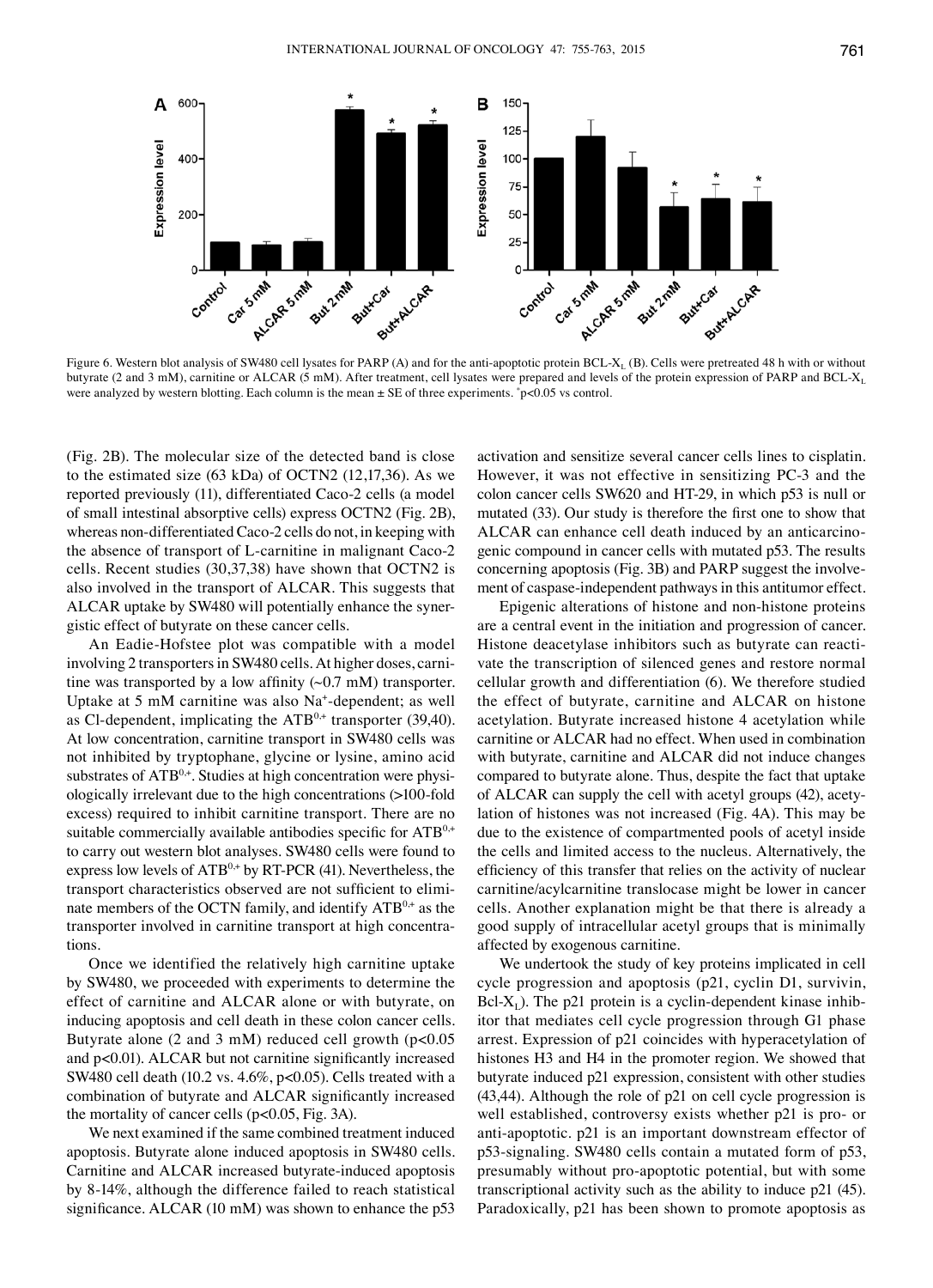well as to protect tumor cells from apoptosis, particularly when DNA-damaging agents are used. Enhanced p21 expression was associated with increased apoptosis and protection in colon carcinogenesis in rats provided fish oil-supplemented diets. In contrast enhanced p21 led to higher levels of aberrant crypt formation in rats provided corn-oil supplemented diet (43). We observed that ALCAR decreased butyrate-induced p21 upregulation (Fig. 4B).

We furthermore analyzed the capacity of carnitine/ALCAR to alter β-catenin expression in SW480 cells. Most colorectal cancers have mutations of the adenomatous polyposis coli (APC) gene that stabilize β-catenin, allowing nuclear translocation and upregulation of β-catenin target genes, notably survivin, cyclin D1 and c-myc (46). Phosphorylation directs β-catenin towards degradation and non-phosphorylated β-catenin translocates to the nucleus. Levels of dephosphorylated β-catenin were assessed following treatment of SW480 with butyrate. Butyrate downregulated dephospho-β-catenin by 20%, while carnitine and ALCAR had no appreciable effect (Fig. 5A).

Cyclin D1 is a downstream molecule of the β-catenin pathway that plays an important role in cell cycle progression as it drives the G1/S phase transition (47). Cyclin D1 levels were 27% increased by butyrate (Fig. 5B). This increase is distinctive to SW480 cells, as cyclin D1 level is decreased by butyrate in Caco-2 and HT-29 colon cancer cells (48). Cyclin D1 expression was decreased by 19-20% when SW480 cells were treated with carnitine and ALCAR. Combined treatment with butyrate resulted in levels similar to butyrate treatment alone. Therefore, although single agents have opposite effects on cyclin D1, the butyrate effect predominates when the compounds were provided together. Increased cyclin D1 upon butyrate treatment appears to contradict its effect on the Wnt/β-catenin pathway. Similar induction of cyclin D1 despite inhibition of proliferation in SW480 cells was already observed. It was postulated that combined c-Myc reduction and p21 induction had more determinant effect than cyclin D1 on cell cycle progression (45).

Survivin is an anti-apoptotic protein frequently upregulated in cancer cells. Survivin levels were markedly decreased by butyrate (50% reduction) using a lower dose of butyrate  $(2 \text{ mM})$ , as a 3-mM dose decreased survivin by  $>80\%$  (not shown). These data are congruent with other findings indicating the growth-inhibitory action of butyrate by decreasing survivin expression in Caco-2 cells and by increase caspase-3 activity, cleavage of PARP and caspase-8 (49). When cells were treated by carnitine, a trend towards decreased survivin levels (88% of basal levels) was observed. The trend was maintained when carnitine was added to butyrate (55% reduction vs. 50%). However, these changes did not reach statistical significance due to variability between repeat experiments and the low overall magnitude (Fig. 5B).

Poly(ADP-ribose) polymerase (PARP) is cleaved by caspases during apoptosis and is therefore a marker of caspasedependent apoptosis (49). As expected, PARP cleavage was increased by butyrate (5.9-fold). This was not modified by carnitine or ALCAR (Fig. 6A). Bcl- $X_L$  is an anti-apoptotic protein that is often upregulated in cancer cells. Levels of  $Bcl-X_L$  were decreased by butyrate, whereas carnitine and ALCAR had no effect on its expression (Fig. 6B).

In conclusion, our findings suggest that butyrate and acetylcarnitine are potentially beneficial anticarcinogenic nutrients that inhibit colon cancer cell survival. The combination of both nutrients may have superior anticarcinogenic properties than the single agents alone. Recently, the efficacy of carnitine and acyl-carnitine to slow down the growth of colon cancer was reported in a murine model using the 1,2,-dimethylhydrazine (DMH)-induced colon carcinogenesis model (50). Further research in this area is needed to determine whether carnitines may be useful in the human setting.

#### **Acknowledgements**

This study was supported by a research grant (IQ, EGS) co-funded by the Dairy Farmers of Canada and the National Science and Engineering Council of Canada (NSERC). Funding for equipment was provided by the Canadian Foundation for Innovation (EGS). Funding support for salary was awarded by a Canada Research Chair in Immune Mediated Gastrointestinal Disorders (EGS), the Bruce Kaufman Chair at McGill (EGS) and the J.A. de Sève Research Chair in Nutrition (EL).

#### **References**

- 1. Hamer HM, Jonkers D, Venema K, Vanhoutvin S, Troost FJ and Brummer RJ: The role of butyrate on colonic function. Aliment Pharmacol Ther 27: 104-119, 2008.
- 2. Macfarlane GT and Macfarlane S: Fermentation in the human large intestine: its physiologic consequences and the potential contribution of prebiotics: J Clin Gastroenterol 45 (Suppl): S120-S127, 2011.
- 3. Clarke JM, Young GP, Topping DL, Bird AR, Cobiac L, Scherer BL, Winkler JG and Lockett TJ: Butyrate delivered by butyrylated starch increases distal colonic epithelial apoptosis in carcinogen-treated rats. Carcinogenesis 33: 197-202, 2012.
- 4. Wang HG, Huang XD, Shen P, Li LR, Xue HT and Ji GZ: Anticancer effects of sodium butyrate on hepatocellular carcinoma cells in vitro. Int J Mol Med 31: 967-974, 2013.
- 5. Ruemmele FM, Dionne S, Qureshi I, Sarma DS, Levy E and Seidman EG: Butyrate mediates Caco-2 cell apoptosis via upregulation of pro-apoptotic BAK and inducing caspase-3 mediated cleavage of poly-(ADP-ribose) polymerase (PARP). Cell Death Differ 6: 729-735, 1999.
- 6. Berni Canani R, Di Costanzo M and Leone L: The epigenetic effects of butyrate: potential therapeutic implications for clinical practice. Clin Epigenetics 4: 4, 2012.
- 7. Reuter SE and Evans AM: Carnitine and acylcarnitines: pharmacokinetic, pharmacological and clinical aspects. Clin Pharmacokinet 51: 553-572, 2012.
- 8. Steiber A, Kerner J and Hoppel CL: Carnitine: a nutritional, biosynthetic, and functional perspective. Mol Aspects Med 25: 455-473, 2004.
- 9. Hoppel C: The role of carnitine in normal and altered fatty acid metabolism. Am J Kidney Dis 41 (Suppl 4): S4-S12, 2003.
- 10. Dionne S, Elimrani I, Roy MJ, Qureshi IA, Sarma DR, Levy E and Seidman EG: Studies on the chemopreventive effect of carnitine on tumorigenesis in vivo, using two experimental murine models of colon cancer. Nutr Cancer 64: 1279-1287, 2012.
- 11. Roy MJ, Dionne S, Marx G, Qureshi I, Sarma D, Levy E and Seidman EG: In vitro studies on the inhibition of colon cancer by butyrate and carnitine. Nutrition 25: 1193-1201, 2009.
- 12. Elimrani I, Lahjouji K, Seidman E, Roy MJ, Mitchell GA and Qureshi I: Expression and localization of organic cation/carnitine transporter OCTN2 in Caco-2 cells. Am J Physiol Gastrointest Liver Physiol 284: G863-G871, 2003.
- 13. Xu MH and Zhang GY: Effect of indomethacin on cell cycle proteins in colon cancer cell lines. World J Gastroenterol 11: 1693-1696, 2005.
- 14. Zhao L, Liu L, Wang S, Zhang YF, Yu L and Ding YQ: Differential proteomic analysis of human colorectal carcinoma cell lines metastasis-associated proteins. J Cancer Res Clin Oncol 133: 771-782, 2007.